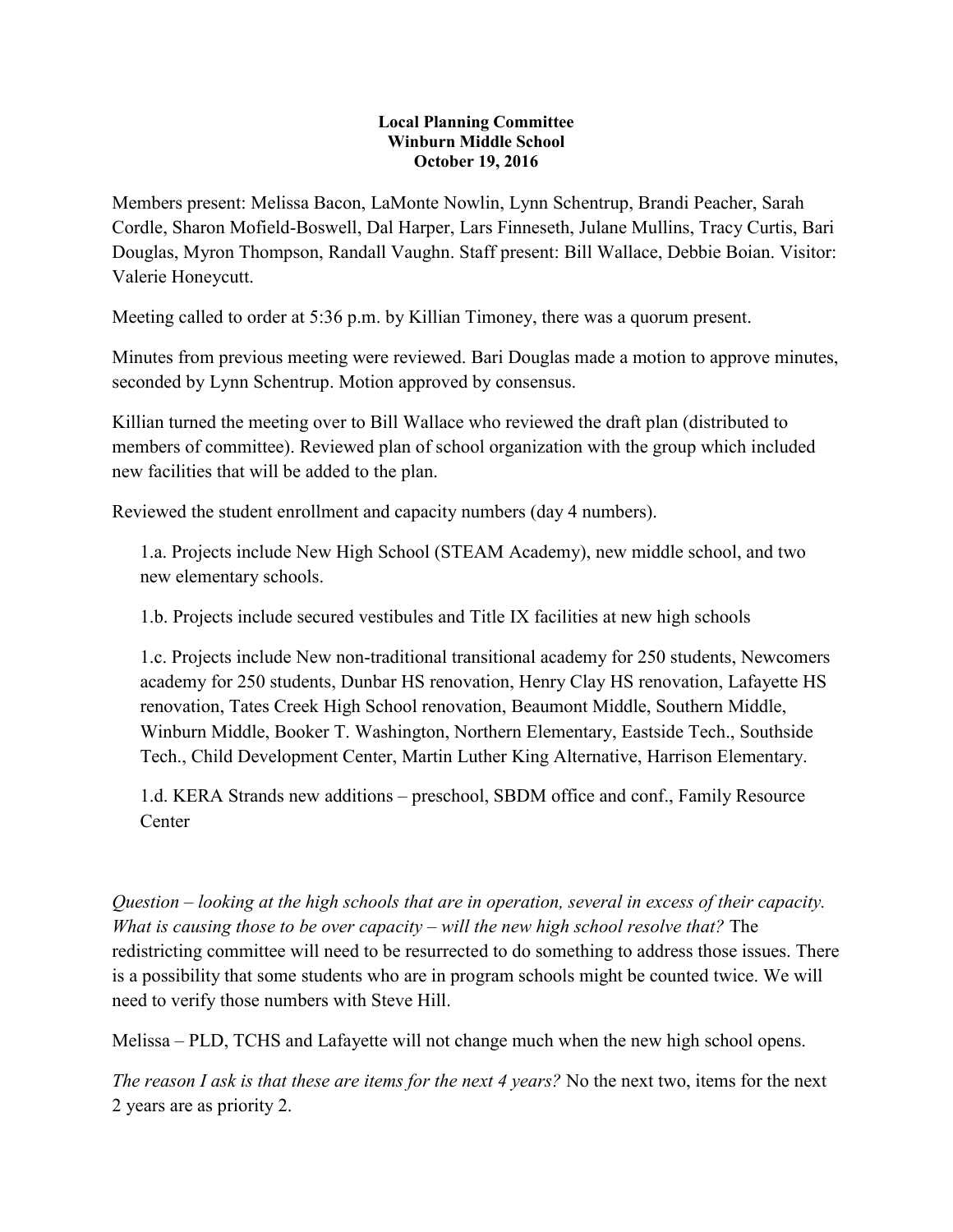There was a discussion of how students are counted in programs and whether we are able to draw those off.

*How did the capacity change from 2013?* They didn't change, we just used the agreed upon method from KDE. Going back several facility plans you may find some capacity numbers that are wildly different from reality.

*Is this adjusted capacity – does it reflect portables?* No because portables are not permanent. Portables are only approved for 2 years and need to be reapproved every 2 years. They are not part of the permanent capacity of the building.

There was discussion of the areas where schools would be needed. The discussion was to place a school in Hamburg, not Masterson Station area.

Discussion of 1.b. projects – secure vestibules and Title IX facilities at five high schools to show the priority of the projects to the District.

There were no questions about the 1.b. projects.

Review of the 1.c. projects – high school projects from the old plan.

*What are the additions to Dunbar and Henry Clay because those are two of the largest schools in the state?* There was concern from some in the group about making those facilities larger. Lengthy discussion about the appropriateness of large high schools and what constitutes too large. Scarcity of land was an issue, when looking at what is placed on a high school campus – we need space for athletic facilities, auxiliary gyms, etc. – so we need about 60 acres to start.

There is research into ideal sizes which led to discussion of school sizes, capacity, and staffing.

*Does the order matter?* Category 1 are the projects you are going to do the first two years. You have set the expectation that anything in that category can be done without having to make the case for choosing it as a project. There is some latitude in making decisions.

Discussion about current STEAM Academy space. We are trying to make them comfortable without locking them into that space. KDE has agreed that we can get the facility (Johnson Elementary) back on the inventory and we are pretty much doing repair items on that facility for now. We're going to be able to continue to do what we're doing to keep them in a comfortable space. We have done HVAC and wireless and hope to move them before the next biennium.

*Are we doing anything for the campus grounds?* We are doing some things with a vendor to the white panels and some grounds initiatives are happening.

Melissa - *What do we do to move SCAPA up the list? Expanding K-12 to allow us to reach more kids?*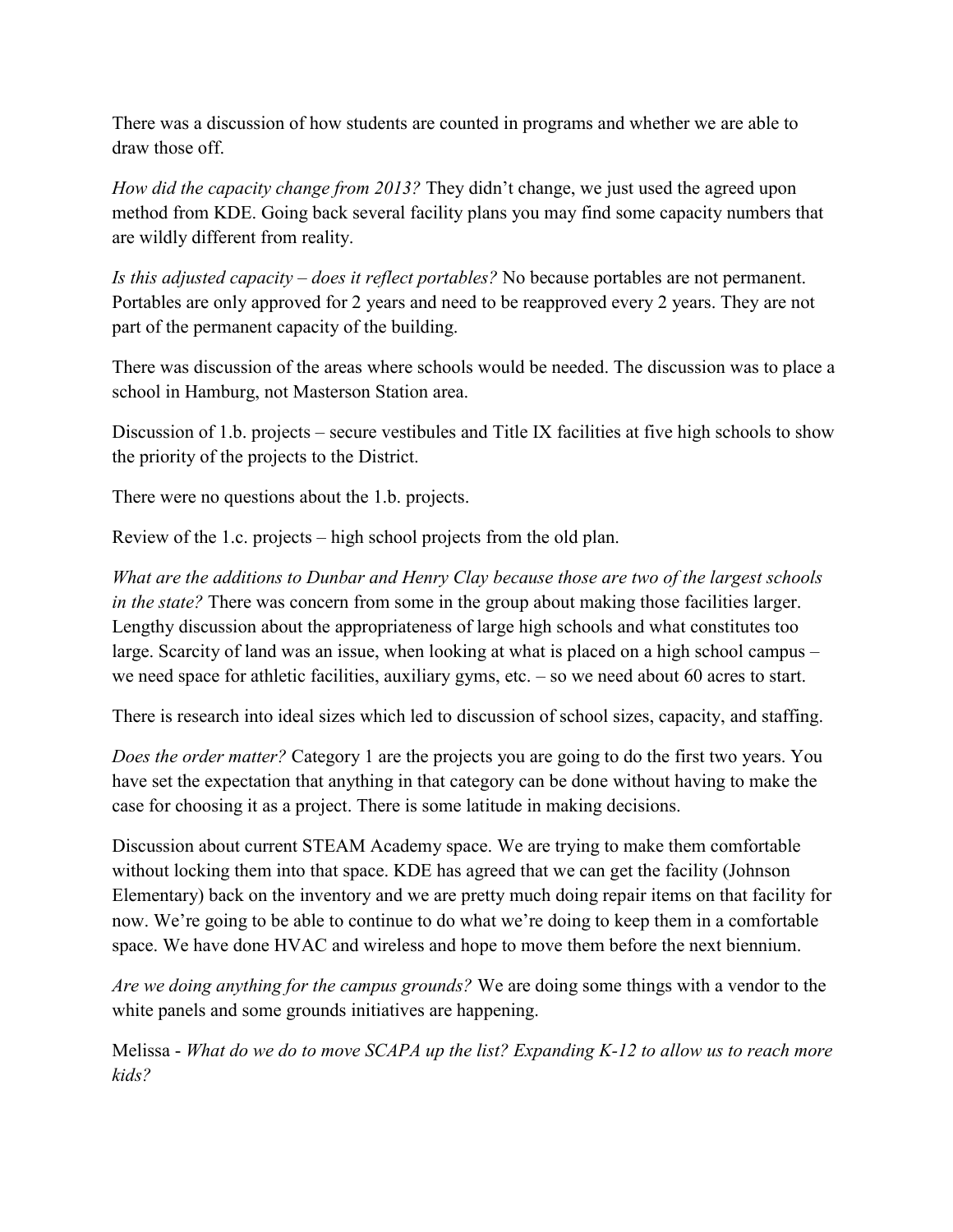Move from a 2 to a 1. Discussion of moving that project up.

Consensus was to move it to 1.b.

Question about technical centers – *construction of classrooms of the sq. footage allotted for classrooms is that workshop space?* Lars - this number is off the last plan, the idea at the time was to have the classrooms so that we could offer core curriculum in addition to shop programs. Schools need to give architects their instructional programming so that the facility can support the instructional need.

*Are we locked into the current buildings or if a site should come available are we locked into renovation or can we do construction?* We can be fairly flexible and use existing space if it comes available.

*Could we modify plans to add clinics and larger FRYSC centers?* Yes. We found from our earlier renovations that we found something in those renovations that we did not do. It would be in our best interest to do all those things identified at the same time.

Removed 250 student early start center from the earlier plan.

Reviewed Priorities for 2019-20 biennium.

*Could we make all technical schools full time high schools?* We would need to check and see if we have an agreement w3ith KDE to take out of county students.

Reviewed priority 4 projects.

*When you say acquire property is that property adjacent to property you already have (bus garages)?* We are looking for property in the Miles Point area.

*Should property be on the plan if you see the potential for growth in the next few years?* The Department of Education frowns on school districts playing developer.

LaMonte asked about addressing portables at schools for number of years. Melissa responded that redistricting will eventually take care of that; it may take some time, but eventually students will end up where they need to be. Once grandfathering and other initiatives are complete, new schools are erected, etc.

*Do we have any schools that do not meet ADA?* All of the renovations have met ADA accessibility requirements when they were renovated. That doesn't mean that every door and toilet compartment are ADA, but we've made sure there is ADA accessibility to any student, teacher, etc.

Tracy asked about transition center for Special Education. Bill responded that he had overlooked that and will add that to the list.